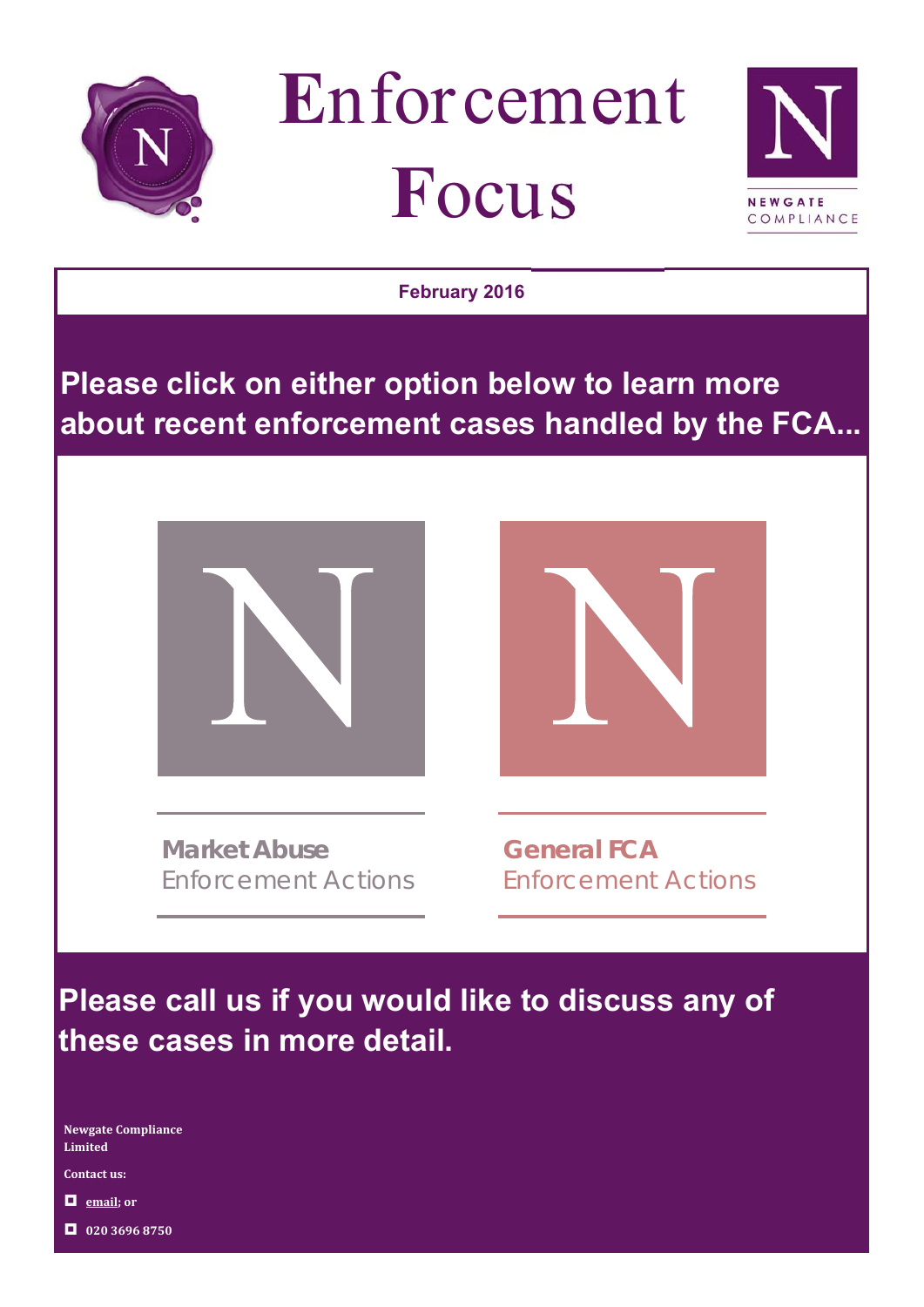## **Market Conduct**

## **What is the Code of Market Conduct?**

The Code of Market Conduct provides guidance on FCA's implementation of the Market Abuse Directive. It offers assistance in determining whether or not behaviour amounts to market abuse, The Code applies to all who use the UK financial markets.

Behaviour which could constitute market abuse is summarised below:

- 1. *Insider dealing* an insider deals or attempts to deal in qualifying investments or related investment on the basis of inside information relating to the investment in question;
- 2. *Improper disclosure*  an insider discloses inside information to another person otherwise than in the proper course of the exercise of his employment, profession or duties;
- 3. *Manipulating transactions*  trading, or placing orders to trade, that gives a false or misleading impression of the supply of, or demand for, one or more investments, raising the price of the investment to an abnormal or artificial level
- 4. *Manipulating devices* behaviour which consists of effecting transactions or orders to trade which employ fictitious devices or any other form of deception or contrivance;
- 5. *Dissemination* behaviour which consists of the dissemination of information that conveys a false or misleading impression about an investment or the issuer of an investment where the person doing this knows the information to be false or misleading; or
- 6. *Misleading behaviour and distortion -* which gives a false or misleading impression of either the supply of, or demand for an investment; or behaviour that otherwise distorts the market in an investment.

Penalties can vary from public censure to imprisonment.

For further information please see the Code which is located in the FCA Handbook. *Code of Market Conduct* http://fsahandbook.info/FSA/html/handbook/MAR/1

**If you have any suspicion of market abuse, please speak to your Compliance Officer as soon as possible.**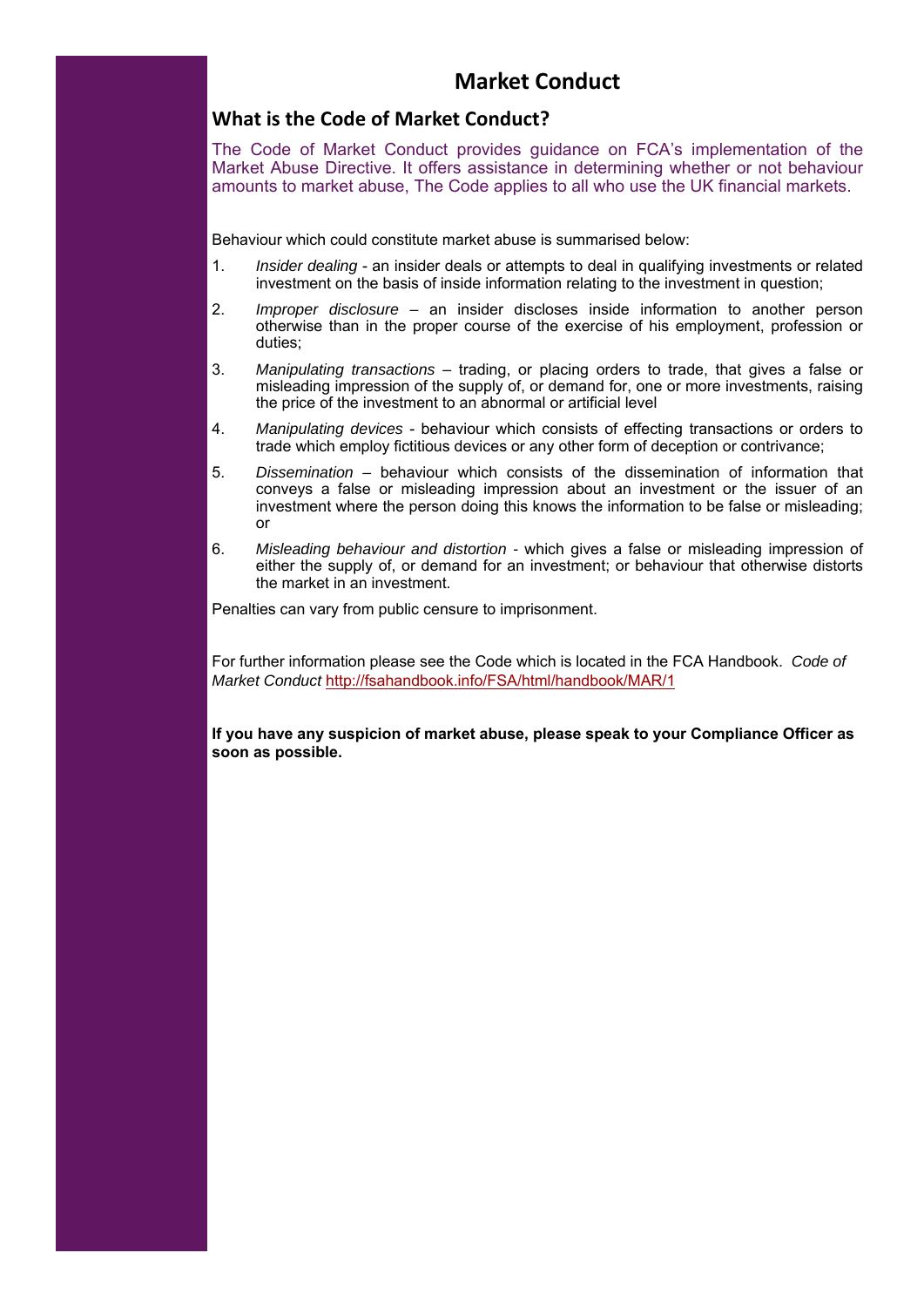## **Selection of Recent Market Abuse Enforcement Actions**

Since Newgate's previous Code of Market Primer in November, there have been no relevant market abuse enforcement actions. There are a number of actions outstanding that we will keep you informed of. Please continue to keep up to date with market conduct by regularly visiting the FCA website. http://www.fca.org.uk/firms/ markets/market-abuse

There were no findings to report in this period.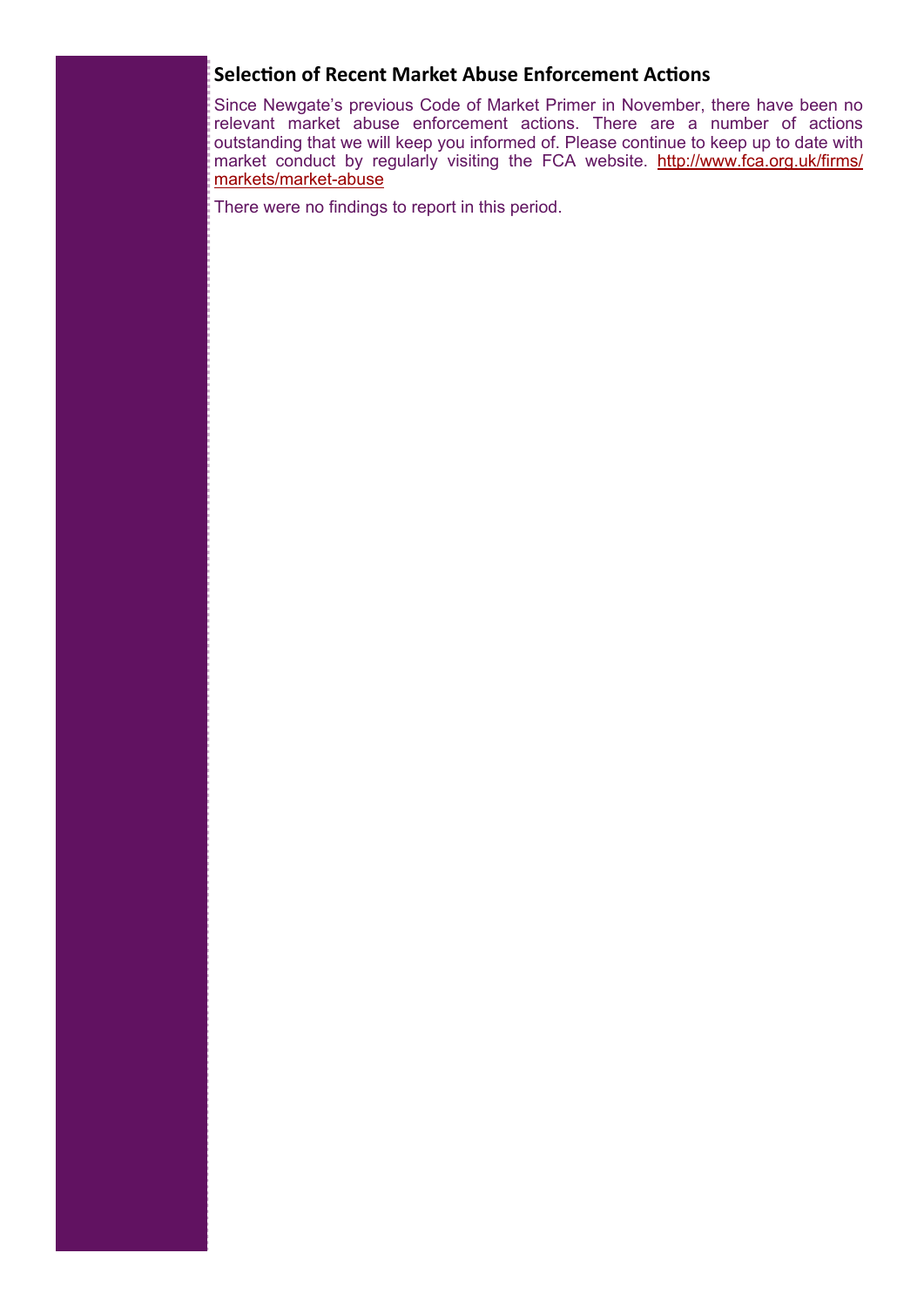## **General FCA Compliance, High Level Principles and Approved Person Primer**

**FCA Objectives** - The FCA has an overarching strategic objective of ensuring that relevant financial markets function well. To support this it has three operational objectives: to secure an appropriate degree of protection for consumers; to protect and enhance the integrity of the UK financial system; and to promote effective competition in the interests of consumers.

**FCA Principles for Business -** The FCA have 11 high level principles that underpin their approach to regulation of firms.

| 1 Integrity                         | A firm must conduct its business with<br>Integrity.                                                                                                                                                                                    |
|-------------------------------------|----------------------------------------------------------------------------------------------------------------------------------------------------------------------------------------------------------------------------------------|
| 2 Skill, care and diligence         | A firm must conduct its business with due<br>skill, care and diligence.                                                                                                                                                                |
| 3 Management and control            | A firm must take reasonable care to<br>organise and control its affairs responsibly<br>and effectively, with adequate risk<br>management systems.                                                                                      |
| 4 Financial prudence                | A firm must maintain adequate financial<br>resources.                                                                                                                                                                                  |
| 5 Market conduct                    | A firm must observe proper standards of<br>market conduct.                                                                                                                                                                             |
| 6 Customers' interests              | A firm must pay due regard to the interests<br>of its customers and treat them fairly.                                                                                                                                                 |
| 7 Communications with clients       | A firm must pay due regard to the<br>information needs of its clients, and<br>communicate information to them in a way<br>which is clear, fair and not misleading.                                                                     |
| 8 Conflicts of interest             | A firm must manage conflicts of interest<br>fairly, both between itself and its customers<br>and between a customer and another<br>client.                                                                                             |
| 9 Customers: relationships of trust | A firm must take reasonable care to ensure<br>the suitability of its advice and discretionary<br>decisions for any customer who is entitled<br>to rely upon its judgment.                                                              |
| 10 Clients' assets                  | A firm must arrange adequate protection<br>for clients' assets when it is responsible for<br>them.                                                                                                                                     |
| 11 Relations with regulators        | A firm must deal with its regulators in an<br>open and cooperative way, and must<br>disclose to the appropriate regulator<br>appropriately anything relating to the firm of<br>which that regulator would reasonably<br>expect notice. |

**Principles for Approved Persons -** Approved Persons are required to comply with Statements of Principles for Approved Persons which describe the conduct that the FCA requires and expects of the individuals it approves. All Approved Persons are required to act with: integrity; due, skill care and diligence; observe proper standards of market conduct; deal with FCA in an open and cooperative way. Those holding significant influence functions also have further responsibilities to ensure that their business units are organised and controlled; they manage their business with due skills, care and diligence; and that they ensure compliance with regulations.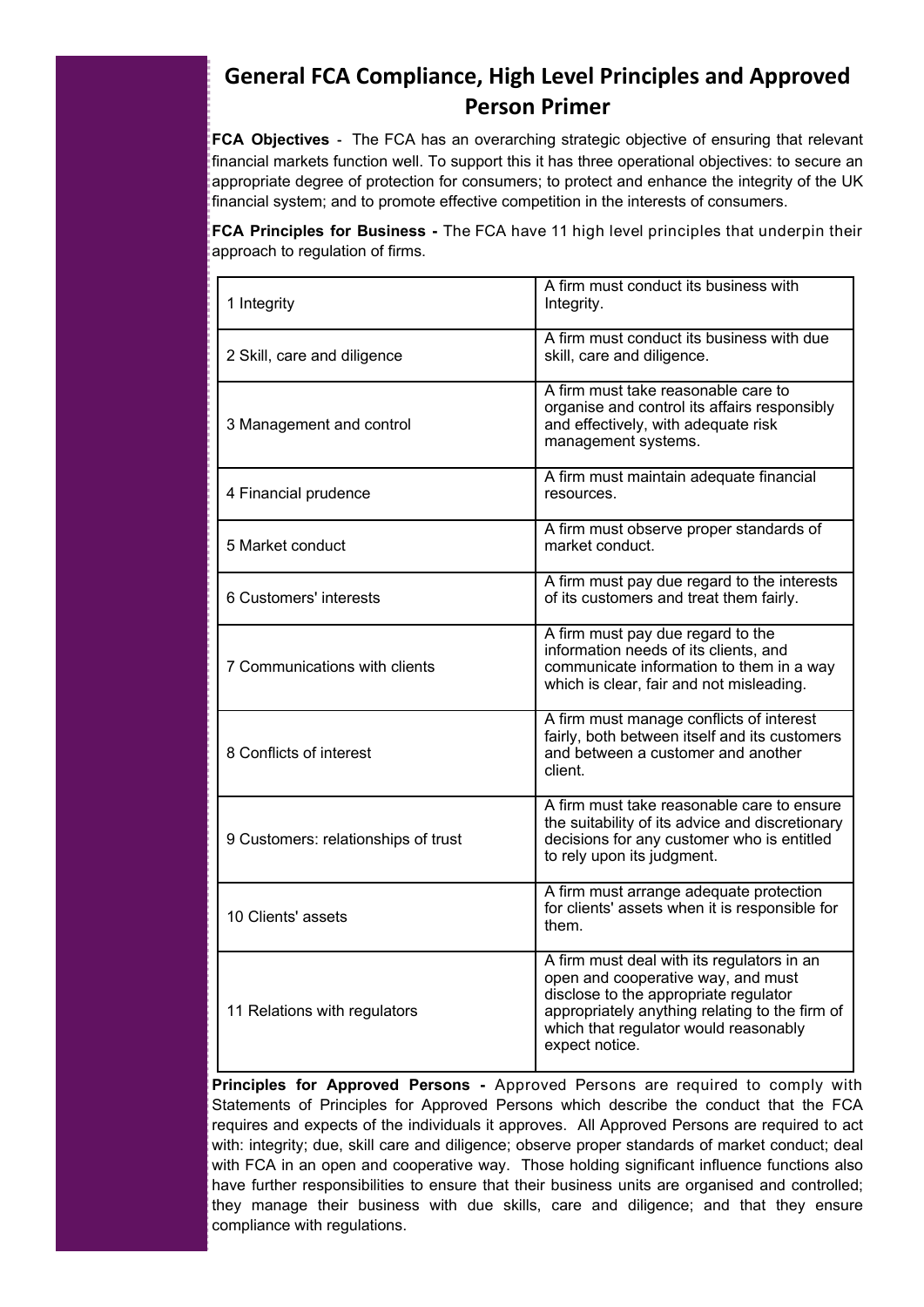### **Selection of FCA Enforcement Actions**

The following is a selection of recent FCA enforcement actions where undue risk has been posed to FCA Objectives and firms and individuals have fallen short of FCA's standards.

#### **Ponzi Scheme - perpetrator's sentence upheld – November 2015**

http://www.fca.org.uk/news/fca-bans-phillip-harold-boakes-and-sentence-of-10-years-upheld

#### **This article is an update to our April 2015 Enforcement Focus bulletin.**

Phillip Boakes ran a scam through his company CurrencyTrader Ltd, which claimed to carry out foreign exchange spread betting for its customers. The scam encouraged people to invest on the promise of guaranteed annual returns of 20% or more. In reality, Mr Boakes was not authorised by the FCA to accept deposits and the pledge of guaranteed returns was a sham. The 'returns' were funded from the deposit itself or from funds received from new investors.

When the scheme collapsed, investors lost over £2.5 million. £1.3 million was spent by Mr Boakes to fund his luxurious lifestyle. At his trial in March 2015, Mr Boakes admitted that between October 2002 and January 2013 he failed to trade investors' money as promised, lied about the value of funds and the returns they would generate, used client funds for his own benefit and forged documents to support the fraud.

The Court of Appeal upheld the 10-year sentence given to him. In addition to his convictions, the FCA has also taken confiscation proceedings against Mr Boakes and a Confiscation Order for the sum of £165,731 has been made. If Mr Boakes does not pay the confiscation order on time, he is liable to spend a further two years in jail.

#### **Due diligence and AML failings - FCA fine Barclays £72 million for financial crime risk failings – November 2015**

http://www.fca.org.uk/news/fca-fines-barclays-72-million-for-poor-handling-of-financial-crimerisks

The failings relate to a single transaction that Barclays arranged and executed in 2011/12 for ultra-high net worth clients who were Politically Exposed Persons ("PEP"). The £1.18 billion transaction involved investments in notes backed by underlying warrants and third party bonds. It was the largest Barclays had ever executed for individuals.

The nature of the transaction and the fact that the clients were PEPs indicated a higher level of financial crime risk. Rather than carrying out a higher level of due diligence, Barclays did the opposite, carrying out less due diligence than it would normally do for lower risk business relationships, so as not to inconvenience the clients who were Ultra HNWI and to speed up the process.

Barclays went to unacceptable lengths to accommodate the clients, agreeing to keep details of the transaction strictly confidential. Few people knew of the existence and location of the firm's due diligence records which were kept in hard copy and not on Barclays' systems.

The fine of £72m imposed on Barclays for not following its anti-financial crime procedures comprised repayment of the £52.3 million Barclays earned in fees on the deal and the remainder being a penalty imposed by FCA. This is the largest fine that has been imposed by the FCA and its predecessor the FSA for financial crime failings.

There was no findings by the FCA that financial crime was involved or facilitated by Barclays in the transaction itself.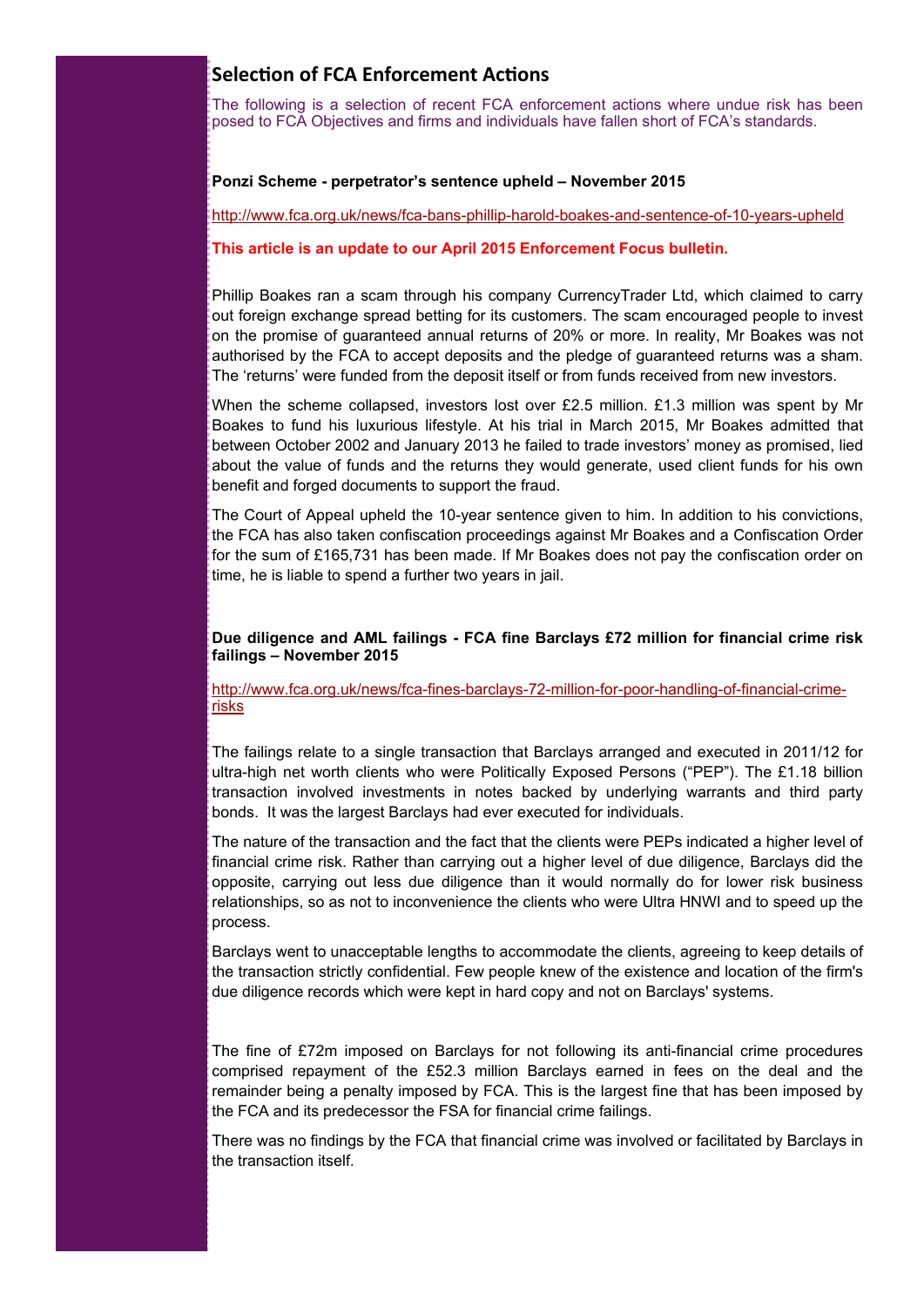#### **Governance failings - CEO of ex-regulated firms Financial Limited and Investments Limited refers decision notice to the Upper Tribunal - December 2015**

#### http://www.fca.org.uk/news/ceo-case-referred-upper-tribunal

Charles Palmer was the CEO and majority shareholder of Standard Financial Group Ltd, a holding company that owned authorised firms Financial Limited and Investments Limited ("the Firms"). Mr Palmer was a director of both Firms making him de facto CEO of these firms too. Both Firms are now in liquidation.

Mr Palmer was the primary controlling influence of the Firms and was responsible for developing and maintaining the Firms' business model and, together with other members of the Firms' senior management, for how that business model was implemented in practice, paid due regard to the fair treatment of customers and for oversight of the general management and conduct of the Firms.

The business model allowed appointed reps and individual advisers of the Firms to be afforded a high level of flexibility and freedom as to how they could operate within the adviser network. This business model thereby increased the risk to underlying customers of being given unsuitable advice or being sold unsuitable investments.

The FCA's view is that Mr Palmer had failed to take adequate steps to ensure that the risks which arose from the business model were being effectively managed, controlled or were understood. Furthermore, Mr Palmer failed to take adequate steps to ensure that the Firms put in place an appropriate control framework or an appropriate risk management framework and that he allowed selling practices that were not fit for purpose.

The FCA considered his failings particularly serious as he had been subject to FSA Enforcement action in 2010 where he was found to have been in breach of Statements of Principle 5 and 7 of the Approved Persons Handbook in performing the CF1 and CF8 roles at Financial Limited. Mr Palmer disputes the FCA's findings and has referred the matter to the Tribunal.

In a separate decision the FCA has fined former risk management director at the group, Ms Paivi Katriina Grigg, £14,807 for failing to ensure the network's risk management framework was adequate to mitigate risks to the group's customers.

#### **Control failings - Threadneedle Asset Management Limited ("Threadneedle") fined £6 million – December 2015**

#### http://www.fca.org.uk/news/fca-fines-threadneedle-asset-management-limited-%C2%A36m

The FCA wrote to Threadneedle in April 2011 following an ARROW visit raising concerns over a number of errors in the firm's fixed income area and fund managers initiating, booking and executing their own trades. Threadneedle responded in June 2011 saying it had appointed individuals to take over all aspects of dealing on their Emerging Markets and High Yield desks. This turned out to be an overstatement as fund managers on these desks continued to initiate, execute and book their own trades.

One month after Threadneedle submitted its response to FCA, a fund manager on the Emerging Markets Debt desk initiated, executed and booked a US\$150 million trade at four times its market value. The fund manager did not have the authority to make the trade. Threadneedle's outsourced back office identified the problem and did not settle the trade, which, had it settled, could have caused a US\$110 million loss to the relevant client funds.

The FCA has fined Threadneedle for failing to put in place adequate controls in the fixed income area of its front office (breach of Principle 3 – Management and control) and for providing inaccurate information to the regulator and for failing to correct the inaccurate representation for four months (breach of Principle 11 – Relations with regulators).